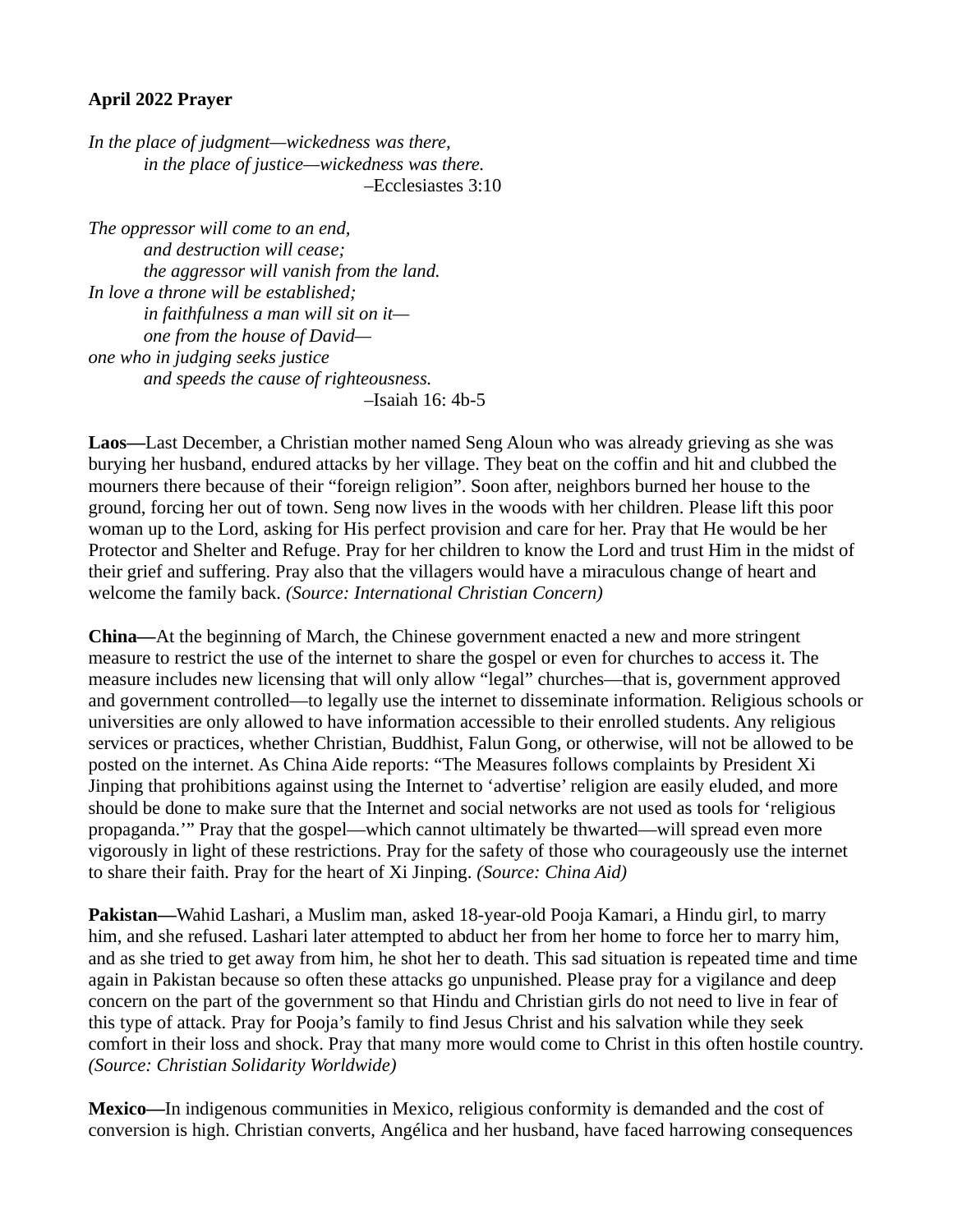for their decision to follow Jesus. Angélica and others were threatened by a man who burst into their Bible study, drunk and wielding a machete. He kicked over the bench Angélica was sitting on, throwing her to the ground. Though pregnant, Angélica was denied medical care at the nearby clinic—which is common for believers in indigenous communities—and had to walk over an hour to get to medical care. Amid all this, Angélica's husband was detained without food or water for over 24 hours, and Angélica, traveling to the city to get help, miscarried. Despite this tragic loss, she was not allowed to bury her baby in the local cemetery. Her family's land has been confiscated, loss of her home has been threatened. Her brother-in-law, who is a community leader, was directly involved in the seizing of her land. He said to her, "It was your inheritance, but you now have chosen your path, and you are going to give up everything you have." Pray for protection, provision, comfort, and strength for Angélica, her husband, and others who have chosen the path of Christ. Pray for the softening of the hearts of those in indigenous communities who persecute and oppress those who believe differently from them. Pray many would find Jesus through the courageous witness of Angélica and others like her. *(Source: CSW)*

**India—**Pastor Yallam Shakar was dragged from his home in Chhattisgarh by five disguised men. They took him outside and stabbed him to death. The pastor and community leader had been receiving death threats for leading people to Christianity in recent weeks. Please pray for comfort and encouragement for his wife, children, and grandchildren who are grieving his loss. Pray for the Christians in India to have enduring faith, courage, and perseverance despite the increase in persecution. Pray that the members of this pastors church would not give into fear or lose faith. And pray for these five attackers to be convicted of their sin and to seek the Savior. *(Source: Voice of the Martyrs)*

**United States—**While there is so much rhetoric around immigration—legal and otherwise—the fact remains that the US does, in fact, important a lot of foreign labor under guest worker programs. However, the US does not have the legislation to protect these same workers from trafficking and abuse. Recently, in Georgia, guest workers were forced at gunpoint to dig onions with their bare hands for pennies per bucket. If we think slave labor is a thing of the past or something that doesn't happen within US borders, we are mistaken. Pray that the petition calling for California (the state with highest number of trafficking victims) to pass legislation that protects workers will be effective and that lawmakers in California will be tenacious and serious in eradicating human trafficking and exploitative practices from their local industries. Pray for the vulnerable, hardworking people who are trying to support families, only to be subjected to dehumanizing cruelty for the sake of others' greed and profit. Pray for those who would be so callous as to perpetrate these kinds of crimes. And pray that the God of love, justice, and care for the widow, orphan, poor, and oppressed would intervene and rescue the least of these. Pray for those of us who inadvertently benefit from these practices—that we may become aware, prayerful, and ready to act for justice. *(Source: Freedom United)*

**Nigeria—**We both give thanks and persevere in prayer for the believers in Nigeria, especially for the Christian community of Guyaku, Nigeria. Boko Haram descended on this village in the middle of the night, and community members fled and hid in caves throughout the night as their homes and possessions burned, not knowing the fate of loved ones lost in the chaos. In the morning they found they had lost everything. During the attack, Pastor Andrew (name changed to protect his identity) prayed for his besieged congregation that their faith would be strengthened—even if they were abducted or tortured. And when they returned to their scorched village, he called the church members together, gathering the burntout zinc roof pieces and building materials. Their first action was to construct a makeshift church out of the rubble and worship God. We praise God for their amazing faith, for the response of perseverance and trust. Give thanks, also, for the ways in which Open Doors has provided emergency relief, food aid, trauma counseling—and even helped rebuild the church in Guyaku. In fact, the Christian community is larger there now than it was before the attack. Continue to